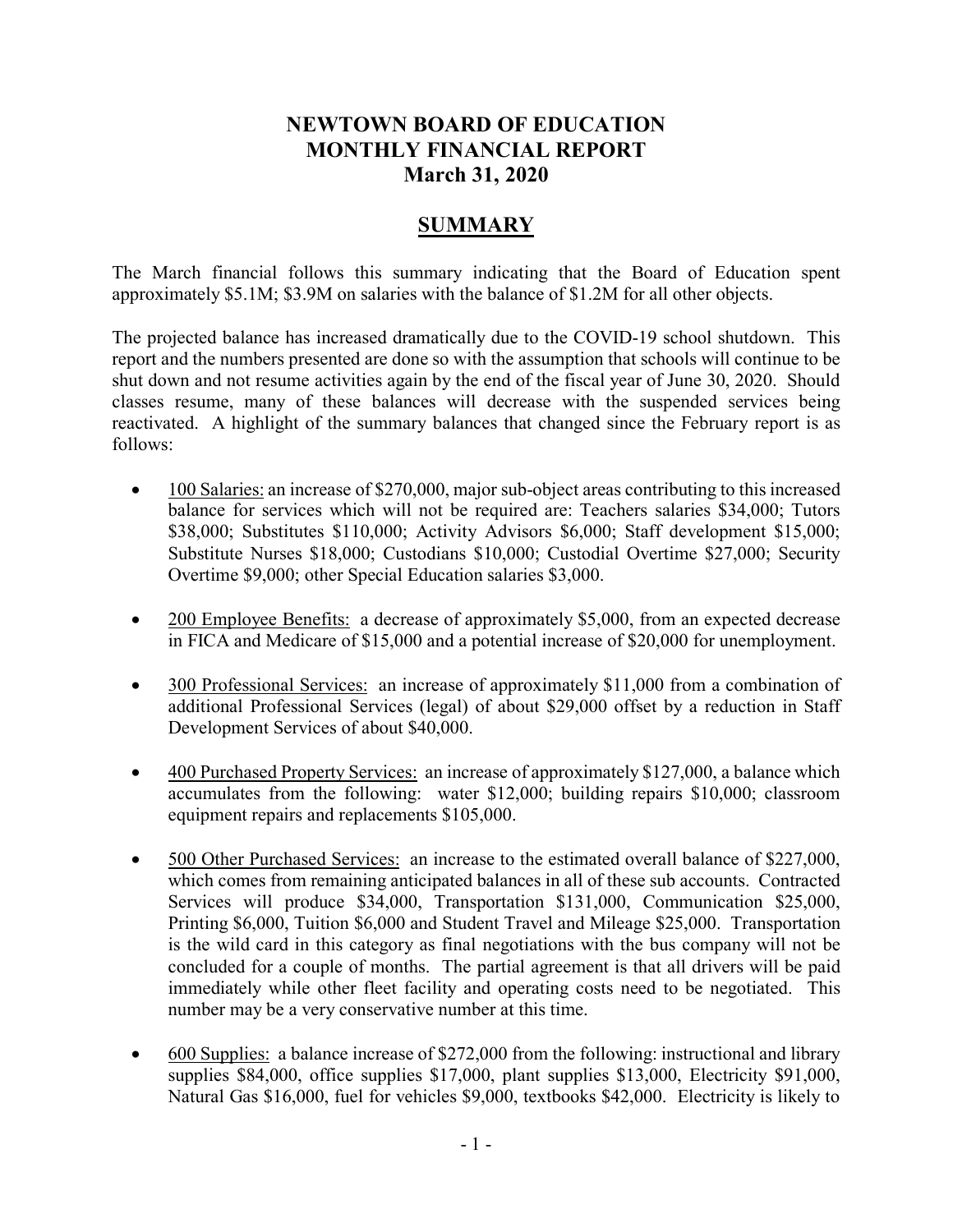produce more as the shutdown dramatically reduces our consumption and cost. Likewise, the fuel for propane buses will be dependent on a final liquidation price.

- 700 Property: a balance increase of \$34,000 resulting from favorable prices on additional authorized purchases and a delayed need to provide speech & learning equipment for eligible students.
- 800 Miscellaneous: which represents district memberships will provide approximately \$5,800 additional due to the shutdown.

Please note that while this report predicts a significant fund balance, it is predicted on not resuming operations prior to the end of the fiscal year. Should we be fortunate enough to start school again, in May or June, many of these predictions will change and the balance would decline. Also note that our payroll encumbrance system in the new financial software is not working as intended so there may be additional variances, either way in our regular salary accounts.

This should not be considered a precise financial prediction as we are dealing with an unprecedented situation with many moving pieces impacted by COVID-19, for us as well as for all the vendors we do business with. It is based on the latest information available including reasonable assumptions where no definitive direction exists.

There are no expected changes with regards to the Excess Cost Grant which was deposited last month. The State has indicated we will receive our remaining balance based on our March data submission.

March revenue receipts included local tuition and other miscellaneous fees.

We will continue to monitor expected expenses.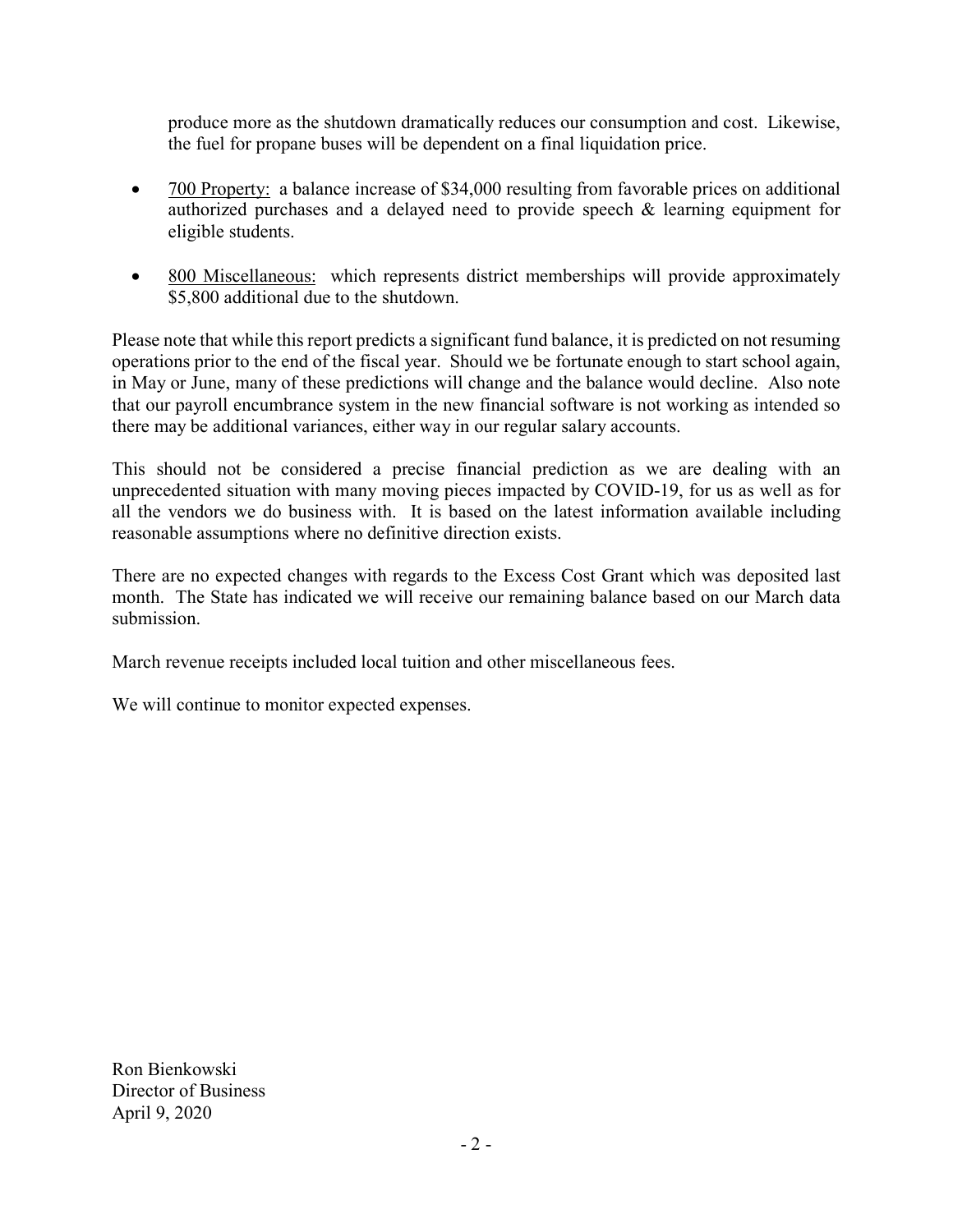## **TERMS AND DEFINITIONS**

The Newtown Board of Education's Monthly Financial Report provides summary financial information in the following areas:

- $\bullet$  Object Code a service or commodity obtained as the result of a specific expenditure defined by eight categories: Salaries, Employee Benefits, Professional Services, Purchased Property Services, Other Purchased Services, Supplies, Property, and Miscellaneous.
- Expense Category further defines the type of expense by Object Code
- Expended 2018-19 unaudited expenditures from the prior fiscal year (for comparison purposes)
- Approved Budget indicates a town approved financial plan used by the school district to achieve its goals and objectives.
- **THE TRANSF identified specific cross object codes requiring adjustments to provide** adequate funding for the fiscal period. This includes all transfers made to date.
- Current Transfers identifies budget transfer recommended for current month action.
- Current Budget adjusts the Approved Budget calculating adjustments  $(+)$  or  $-)$  to the identified object codes.
- Year-To-Date Expended indicates the actual amount of cumulative expenditures processed by the school district through the month-end date indicated on the monthly budget summary report.
- Encumbered indicates approved financial obligations of the school district as a result of employee salary contracts, purchasing agreements, purchase orders, or other identified obligations not processed for payment by the date indicated on the monthly budget summary report.
- Balance calculates object code account balances subtracting expenditures and encumbrances from the current budget amount indicating accounts with unobligated balances or shortages.
- Anticipated Obligation is a column which provides a method to forecast expense category fund balances that have not been approved via an encumbrance, but are anticipated to be expended or remain with an account balance to maintain the overall budget funding level. Receivable revenue (i.e., grants) are included in this column which has the effect of netting the expected expenditure.
- Projected Balance calculates the object code balances subtracting the Anticipated Obligations. These balances will move up and down as information is known and or decisions are anticipated or made about current and projected needs of the district.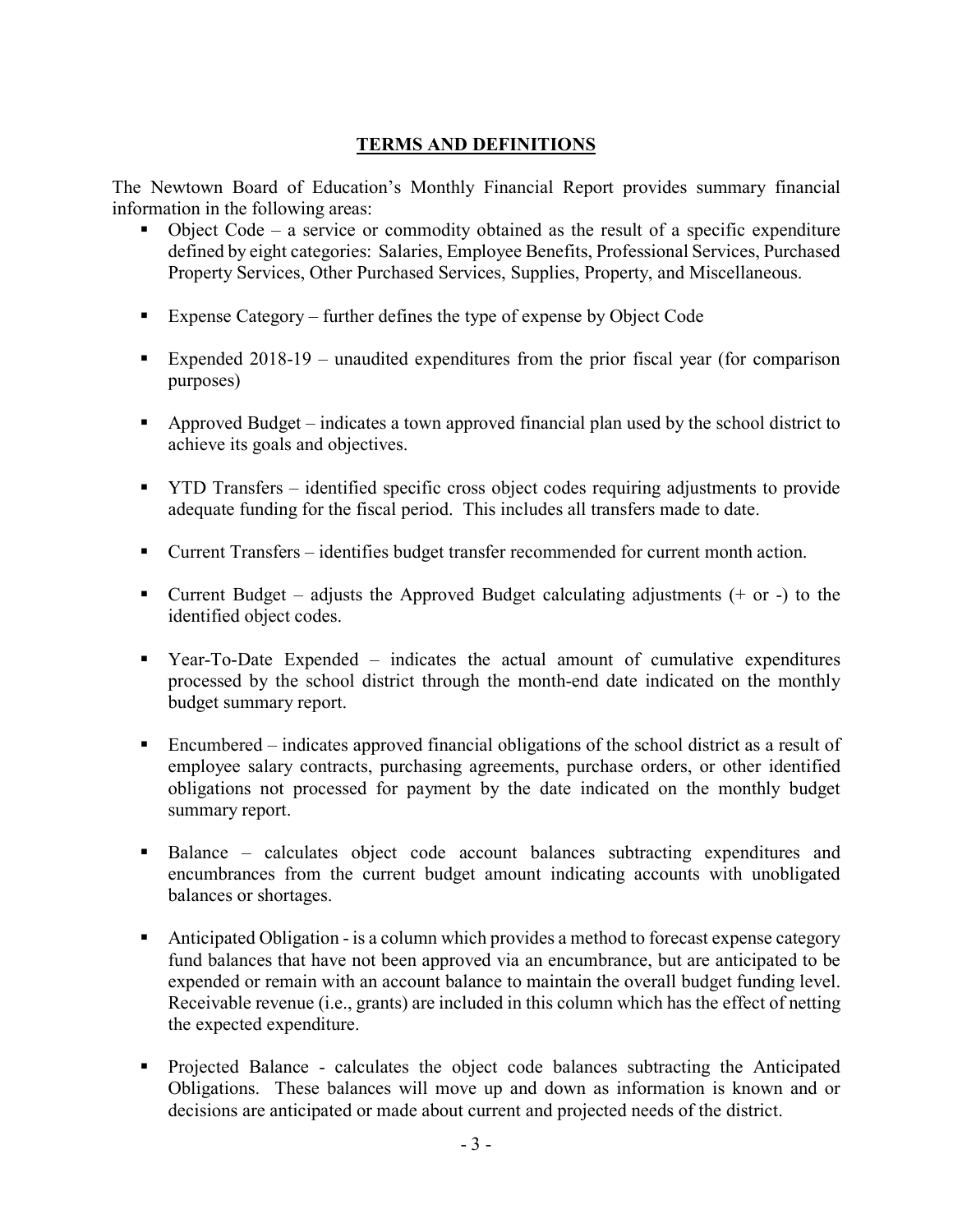The monthly budget summary report also provides financial information on the State of Connecticut grant reimbursement programs (Excess Cost and Agency Placement Grants and Magnet Grant Transportation). These reimbursement grants/programs are used to supplement local school district budget programs as follows:

Excess Cost Grant – (Current Formula) this State of Connecticut reimbursement grant is used to support local school districts for education costs of identified special education students whose annual education costs exceed local prior year per pupil expenditure by  $4\frac{1}{2}$ . Students placed by the Department of Child and Family Services (DCF) are reimbursed after the school district has met the prior year's per pupil expenditure. School districts report these costs annually in December and March of each fiscal year. State of Connecticut grant calculations are determined by reimbursing eligible costs (60%-100%) based on the SDE grant allocation and all other town submittals.

Magnet Transportation Grant – provides reimbursement of \$1,300 for local students attending approved Magnet school programs. The budgeted grant is \$37,700 for this year.

The last portion of the monthly budget summary reports school generated revenue that are anticipated revenue to the Town of Newtown. Fees and charges include:

- Local Tuition amounts the board receives from non-residents who pay tuition to attend Newtown schools. Primarily from staff members.
- $\blacksquare$  High school fees for parking permits.
- The final revenue is miscellaneous fees, which constitute refunds, rebates, prior year claims, etc.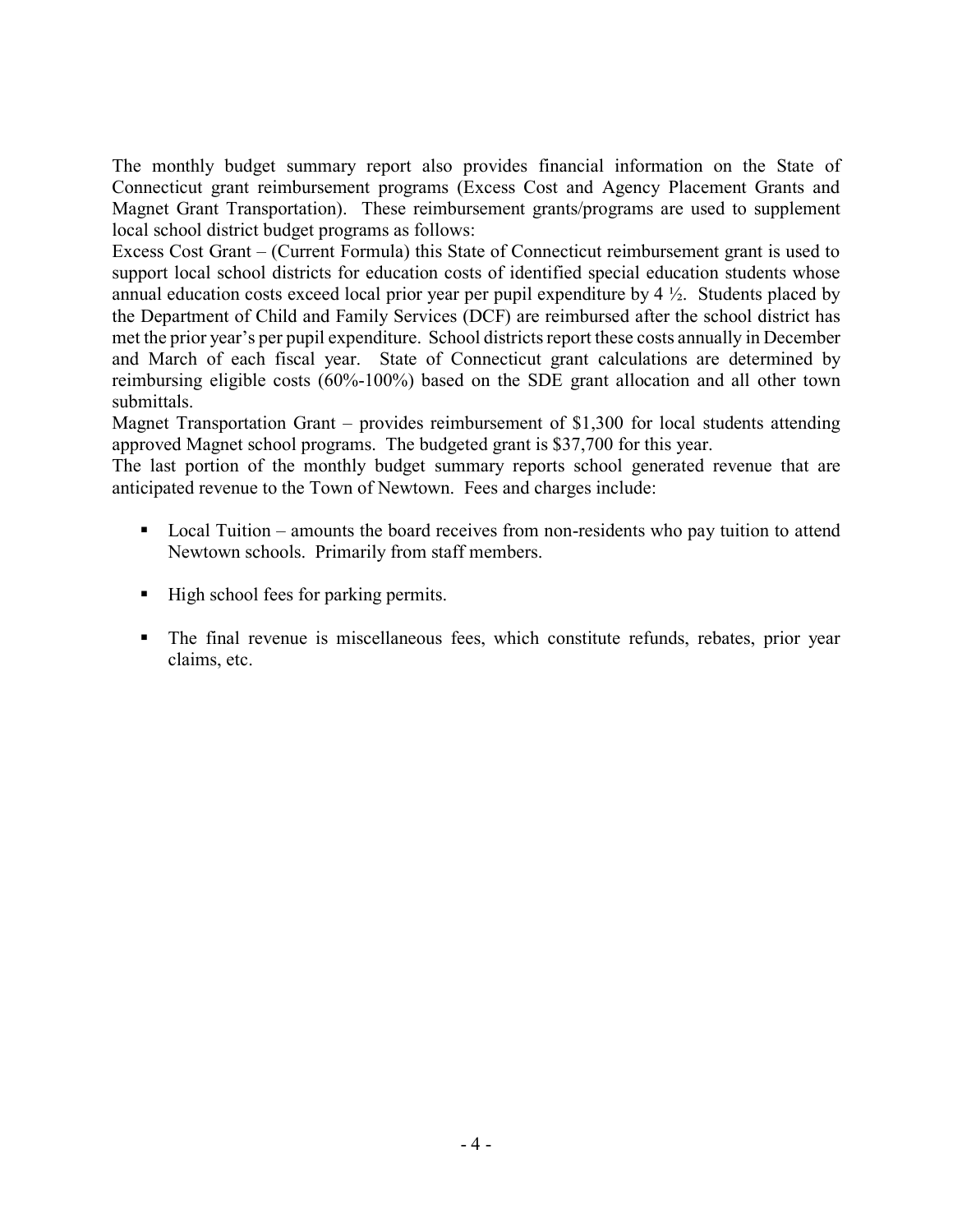| <b>OBJECT</b><br>CODE | <b>EXPENSE CATEGORY</b>          |    | <b>EXPENDED</b><br>2018 - 2019 |        | 2019 - 2020<br><b>APPROVED</b><br><b>BUDGET</b> | <b>YTD</b><br><b>TRANSFERS</b><br>2019 - 2020 |        | <b>CURRENT</b><br><b>BUDGET</b> |        | <b>YTD</b><br><b>EXPENDITURE</b> |        | <b>ENCUMBER</b>             |        | <b>BALANCE</b> |        | <b>ANTICIPATED</b><br><b>OBLIGATIONS</b> | <b>PROJECTED</b><br><b>BALANCE</b> |
|-----------------------|----------------------------------|----|--------------------------------|--------|-------------------------------------------------|-----------------------------------------------|--------|---------------------------------|--------|----------------------------------|--------|-----------------------------|--------|----------------|--------|------------------------------------------|------------------------------------|
|                       | <b>GENERAL FUND BUDGET</b>       |    |                                |        |                                                 |                                               |        |                                 |        |                                  |        |                             |        |                |        |                                          |                                    |
| 100                   | <b>SALARIES</b>                  | \$ | 48,042,992 \$                  |        | 50,205,315 \$                                   | $\sim$                                        | - \$   | 50,205,315 \$                   |        | 32,486,511                       | - \$   | 16,840,189 \$               |        | 878,616 \$     |        | 374,939 \$                               | 503,676                            |
| 200                   | <b>EMPLOYEE BENEFITS</b>         | \$ | 11,165,888 \$                  |        | 11,093,340 \$                                   | $\sim$                                        | -\$    | 11,093,340 \$                   |        | 8,497,075 \$                     |        | 1,977,638 \$                |        | 618,628 \$     |        | 627,980 \$                               | (9,352)                            |
| 300                   | <b>PROFESSIONAL SERVICES</b>     | \$ | 767,554 \$                     |        | 797.835 \$                                      |                                               | $-$ \$ | 797.835 \$                      |        | 488,314 \$                       |        | 121,797 \$                  |        | 187,724 \$     |        | 179,901 \$                               | 7,823                              |
| 400                   | <b>PURCHASED PROPERTY SERV.</b>  | \$ | 2,243,310 \$                   |        | 2,292,742 \$                                    | $\sim$                                        | - \$   | 2,292,742 \$                    |        | 1,613,343 \$                     |        | 319,762 \$                  |        | 359,637 \$     |        | 214,663 \$                               | 144,974                            |
| 500                   | <b>OTHER PURCHASED SERVICES</b>  | \$ | 8,901,602 \$                   |        | 9,111,879 \$                                    | 100,000 \$                                    |        | 9,211,879 \$                    |        | 6,390,509 \$                     |        | 2,740,719 \$                |        | $80,651$ \$    |        | $(54,384)$ \$                            | 135,035                            |
| 600                   | <b>SUPPLIES</b>                  | \$ | 3,784,438 \$                   |        | 3,671,332 \$                                    | $\sim$                                        | -S     | 3,671,332 \$                    |        | 2,291,682 \$                     |        | 206,483 \$                  |        | $1,173,167$ \$ |        | 709,826 \$                               | 463,341                            |
| 700                   | <b>PROPERTY</b>                  | \$ | 756,806 \$                     |        | 757,572 \$                                      |                                               | $-$ \$ | 757,572 \$                      |        | 399,768 \$                       |        | 360,784 \$                  |        | $(2,980)$ \$   |        | 17,966 \$                                | (20, 946)                          |
| 800                   | <b>MISCELLANEOUS</b>             | \$ | 62,869 \$                      |        | 74,395 \$                                       |                                               | $-$ \$ | 74,395 \$                       |        | 58,612 \$                        |        | $5,030$ \$                  |        | $10,753$ \$    |        | $2,500$ \$                               | 8,253                              |
| 910                   | <b>SPECIAL ED CONTINGENCY</b>    | \$ |                                | $-$ \$ | $100,000$ \$                                    | $(100,000)$ \$                                |        |                                 | $-$ \$ |                                  | $-$ \$ |                             | $-$ \$ |                | $-$ \$ | $-$ \$                                   | $\sim$                             |
|                       | <b>TOTAL GENERAL FUND BUDGET</b> | S. | 75,725,459 \$                  |        | 78,104,410 \$                                   |                                               |        | $-$ \$ 78,104,410 \$            |        |                                  |        | 52,225,813 \$ 22,572,401 \$ |        | 3,306,195 \$   |        | 2,073,390 \$                             | 1,232,805                          |
| 900                   | <b>TRANSFER NON-LAPSING</b>      |    |                                |        |                                                 |                                               |        |                                 |        |                                  |        |                             |        |                |        |                                          |                                    |
|                       | <b>GRAND TOTAL</b>               | \$ | 75,725,459 \$                  |        | 78,104,410 \$                                   |                                               | $-$ \$ | 78,104,410 \$                   |        | 52,225,813                       | - \$   | 22,572,401                  | - \$   | 3.306.195      | - \$   | 2,073,390 \$                             | 1,232,805                          |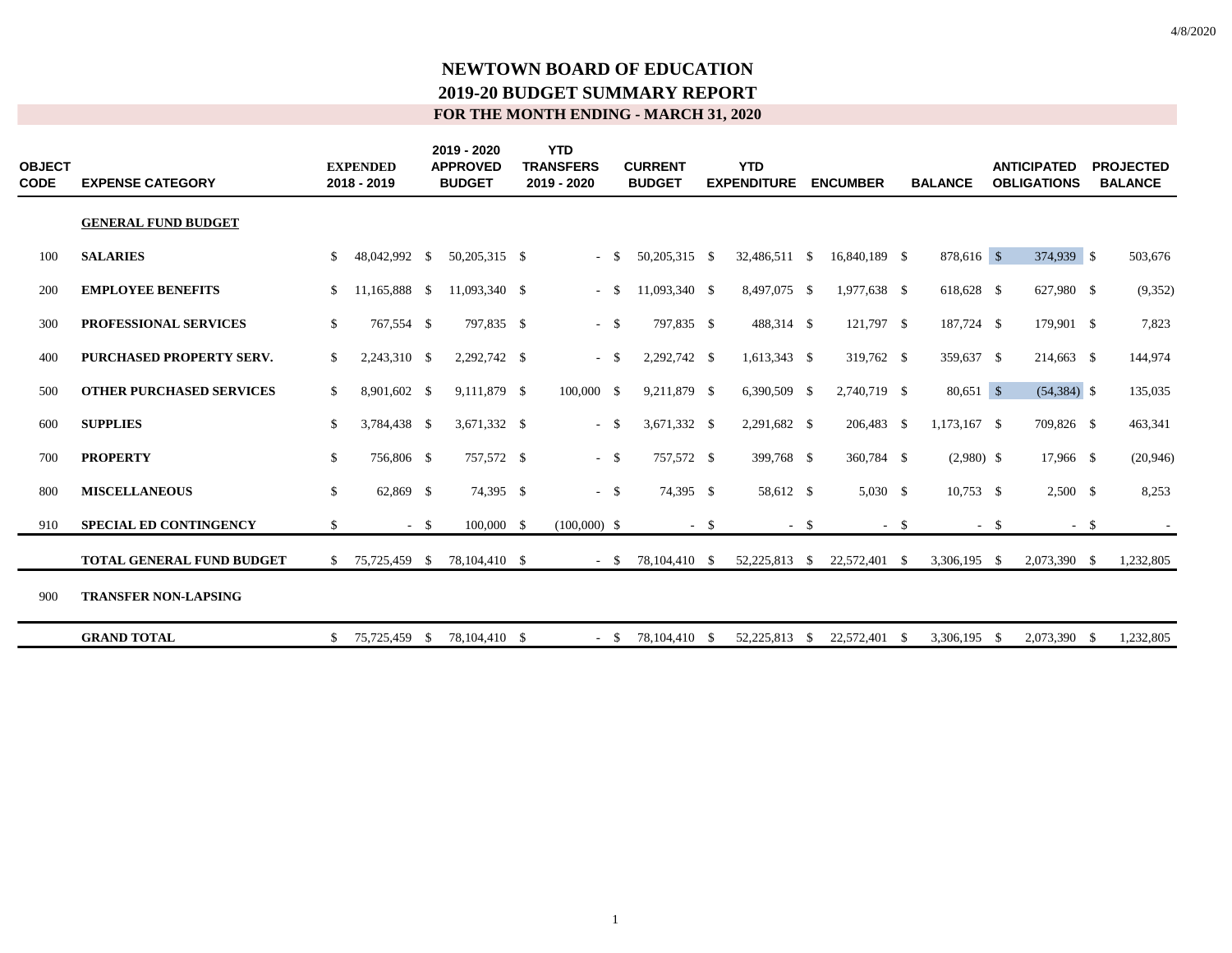| <b>OBJECT</b><br><b>CODE</b> | <b>EXPENSE CATEGORY</b>                | <b>EXPENDED</b><br>2018 - 2019 | 2019 - 2020<br><b>APPROVED</b><br><b>BUDGET</b> | <b>YTD</b><br><b>TRANSFERS</b><br>2019 - 2020 |               | <b>CURRENT</b><br><b>BUDGET</b> | <b>YTD</b><br><b>EXPENDITURE</b> |      | <b>ENCUMBER</b> |               | <b>BALANCE</b> |               | <b>ANTICIPATED</b><br><b>OBLIGATIONS</b> |               | <b>PROJECTED</b><br><b>BALANCE</b> |
|------------------------------|----------------------------------------|--------------------------------|-------------------------------------------------|-----------------------------------------------|---------------|---------------------------------|----------------------------------|------|-----------------|---------------|----------------|---------------|------------------------------------------|---------------|------------------------------------|
| 100                          | <b>SALARIES</b>                        |                                |                                                 |                                               |               |                                 |                                  |      |                 |               |                |               |                                          |               |                                    |
|                              | <b>Administrative Salaries</b>         | \$<br>3,926,453 \$             | $4,156,163$ \$                                  | $\overline{\phantom{a}}$                      | -S            | $4.156.163$ \$                  | 3,093,183 \$                     |      | 1.058.108 \$    |               | 4,872 \$       |               | 3,953 \$                                 |               | 919                                |
|                              | Teachers & Specialists Salaries        | \$<br>30,602,780 \$            | 31,770,823 \$                                   | $\overline{\phantom{a}}$                      | -S            | 31,770,823 \$                   | 19,466,295                       | - \$ | 12, 121, 438 \$ |               | 183,090 \$     |               | ÷.                                       | <sup>\$</sup> | 183,090                            |
|                              | Early Retirement                       | \$<br>40,000 \$                | 32,000 \$                                       | $\sim$                                        | <sup>\$</sup> | 32,000 \$                       | 32,000 \$                        |      | $\overline{a}$  | <sup>\$</sup> |                | <sup>\$</sup> | $\overline{a}$                           | <sup>\$</sup> |                                    |
|                              | Continuing Ed./Summer School           | \$<br>89,327 \$                | 94,514 \$                                       | $\overline{\phantom{a}}$                      | <sup>\$</sup> | 94,514 \$                       | 76,400 \$                        |      | ٠               | <sup>\$</sup> | 18,114 \$      |               | 12,609 \$                                |               | 5,505                              |
|                              | Homebound & Tutors Salaries            | \$<br>150,895 \$               | 162,236 \$                                      | $\sim$                                        | <sup>\$</sup> | 162,236 \$                      | 60,681 \$                        |      | 27,308          | -\$           | 74,247 \$      |               | $3,500$ \$                               |               | 70,747                             |
|                              | <b>Certified Substitutes</b>           | \$<br>629,852 \$               | 652,430 \$                                      | $\overline{\phantom{a}}$                      | <sup>\$</sup> | 652,430 \$                      | 489,900 \$                       |      | 77.775 \$       |               | 84,755 \$      |               | $(26,000)$ \$                            |               | 110,755                            |
|                              | Coaching/Activities                    | \$<br>621,521 \$               | 652,752 \$                                      |                                               | \$            | 652,752 \$                      | 357,147 \$                       |      | 133S            |               | 295,472 \$     |               | 289,472 \$                               |               | 6,000                              |
|                              | Staff & Program Development            | \$<br>226,225 \$               | 213,494 \$                                      | $\sim$                                        | <sup>\$</sup> | 213,494 \$                      | 89,681 \$                        |      | 7,990 \$        |               | 115,822 \$     |               | $100,000$ \$                             |               | 15,822                             |
|                              | <b>CERTIFIED SALARIES</b>              | \$<br>36,287,053 \$            | 37,734,412 \$                                   | $\sim$                                        | S             | 37,734,412 \$                   | 23,665,288 \$                    |      | 13,292,753 \$   |               | 776,372 \$     |               | 383,533 \$                               |               | 392,838                            |
|                              | Supervisors/Technology Salaries        | \$<br>879,898 \$               | 934,371 \$                                      | $\sim$                                        | \$            | 934,371 \$                      | 691,745 \$                       |      | 216,411 \$      |               | $26,215$ \$    |               | $12,122$ \$                              |               | 14,093                             |
|                              | Clerical & Secretarial Salaries        | \$<br>2,261,580 \$             | 2,339,317 \$                                    | $\overline{\phantom{a}}$                      | S             | 2,339,317 \$                    | 1,683,487 \$                     |      | 654,740 \$      |               | $1,090$ \$     |               | $\overline{\phantom{a}}$                 | <sup>\$</sup> | 1,090                              |
|                              | <b>Educational Assistants</b>          | \$<br>2,577,377 \$             | 2,783,832 \$                                    | $\sim$                                        | <sup>\$</sup> | 2,783,832 \$                    | 1,935,504 \$                     |      | 852,620 \$      |               | $(4,292)$ \$   |               | $\overline{\phantom{a}}$                 | <sup>\$</sup> | (4,292)                            |
|                              | Nurses & Medical Advisors              | \$<br>734,534 \$               | 779,871 \$                                      | $\overline{\phantom{a}}$                      | <sup>\$</sup> | 779,871 \$                      | 482,821 \$                       |      | 278,742 \$      |               | 18,308 \$      |               |                                          | <sup>\$</sup> | 18,308                             |
|                              | Custodial & Maint. Salaries            | \$<br>3,116,314 \$             | 3,212,091 \$                                    |                                               | <sup>\$</sup> | 3,212,091 \$                    | 2,293,535 \$                     |      | 840,026 \$      |               | 78,531 \$      |               | 12,000 S                                 |               | 66,531                             |
|                              | Non-Certied Adj & Bus Drivers Salaries | \$<br>$12,745$ \$              | 25,022 \$                                       | $\overline{\phantom{a}}$                      | \$            | 25,022 \$                       | 15,627 \$                        |      | 9,395 \$        |               |                | \$            |                                          | $\mathbb{S}$  |                                    |
|                              | Career/Job Salaries                    | \$<br>48,376 \$                | 141,195 \$                                      | $\sim$                                        | \$            | 141,195 \$                      | 82,374 \$                        |      | 106,936 \$      |               | $(48,116)$ \$  |               | $(42,000)$ \$                            |               | (6,116)                            |
|                              | <b>Special Education Svcs Salaries</b> | \$<br>1,172,425 \$             | 1,271,345 \$                                    | $\overline{\phantom{a}}$                      | <sup>\$</sup> | 1,271,345 \$                    | 851,891 \$                       |      | 421,875 \$      |               | $(2,421)$ \$   |               | $(8,716)$ \$                             |               | 6,295                              |
|                              | Attendance & Security Salaries         | \$<br>580,533 \$               | 605,759 \$                                      | $\overline{\phantom{a}}$                      | \$            | 605,759 \$                      | 425,574 \$                       |      | 166,691 \$      |               | 13,494 \$      |               | ٠                                        | <sup>\$</sup> | 13,494                             |
|                              | Extra Work - Non-Cert.                 | \$<br>104,484 \$               | $110,362$ \$                                    | $\sim$                                        | \$            | 110,362 \$                      | 119,621 \$                       |      | ÷,              | \$            | $(9,259)$ \$   |               | 17,000 \$                                |               | (26, 259)                          |
|                              | Custodial & Maint. Overtime            | \$<br>228,815 \$               | 235,738 \$                                      |                                               | <sup>\$</sup> | 235,738 \$                      | 210,218 \$                       |      |                 | -S            | 25,520 \$      |               | 1,000 S                                  |               | 24,520                             |
|                              | Civic Activities/Park & Rec.           | \$<br>38,858 \$                | 32,000 \$                                       | $\sim$                                        | \$            | 32,000 \$                       | 28,825 \$                        |      | $\sim$          | -S            | $3,175$ \$     |               | $\sim$                                   | -S            | 3,175                              |
|                              | <b>NON-CERTIFIED SALARIES</b>          | \$<br>11,755,939 \$            | 12,470,903 \$                                   | $\sim$                                        | £.            | 12,470,903 \$                   | 8,821,223                        | - \$ | 3,547,436 \$    |               | $102,244$ \$   |               | $(8,594)$ \$                             |               | 110,838                            |
|                              | <b>SUBTOTAL SALARIES</b>               | \$<br>48,042,992 \$            | $50,205,315$ \$                                 |                                               | \$            | 50,205,315 \$                   | 32,486,511 \$                    |      | 16,840,189      | -\$           | 878,616 \$     |               | 374,939 \$                               |               | 503,676                            |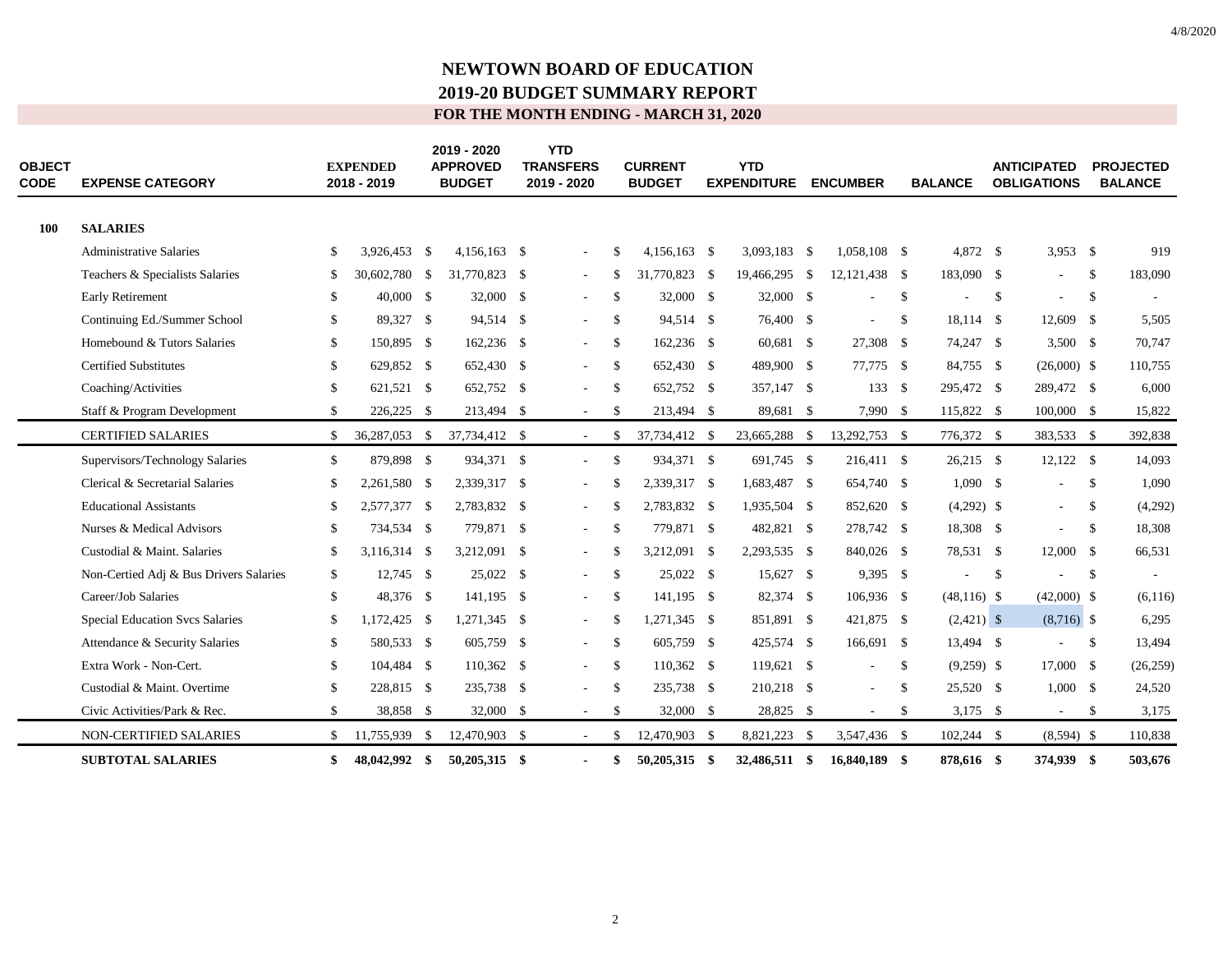| <b>OBJECT</b><br><b>CODE</b> | <b>EXPENSE CATEGORY</b>             | <b>EXPENDED</b><br>2018 - 2019 | 2019 - 2020<br><b>APPROVED</b><br><b>BUDGET</b> | <b>YTD</b><br><b>TRANSFERS</b><br>2019 - 2020 |               | <b>CURRENT</b><br><b>BUDGET</b> | <b>YTD</b><br><b>EXPENDITURE</b> | <b>ENCUMBER</b>          |              | <b>BALANCE</b> | <b>ANTICIPATED</b><br><b>OBLIGATIONS</b> | <b>PROJECTED</b><br><b>BALANCE</b> |
|------------------------------|-------------------------------------|--------------------------------|-------------------------------------------------|-----------------------------------------------|---------------|---------------------------------|----------------------------------|--------------------------|--------------|----------------|------------------------------------------|------------------------------------|
| 200                          | <b>EMPLOYEE BENEFITS</b>            |                                |                                                 |                                               |               |                                 |                                  |                          |              |                |                                          |                                    |
|                              | Medical & Dental Expenses           | \$<br>8,179,822 \$             | 8,058,967 \$                                    | $\sim$                                        | -S            | 8.058.967 \$                    | $6,065,585$ \$                   | 1,977,388 \$             |              | 15.994 \$      | $9,125$ \$                               | 6,869                              |
|                              | Life Insurance                      | \$<br>84,680 \$                | 87,134 \$                                       |                                               | \$            | 87,134 \$                       | 64,774 \$                        | $\sim$                   | \$           | 22,360 \$      | 21,547 \$                                | 813                                |
|                              | FICA & Medicare                     | \$<br>499,915 \$               | 1,534,045 \$                                    | $\sim$                                        | -S            | 1,534,045 \$                    | 1,027,995 \$                     | $\sim$                   | $\mathbb{S}$ | 506,050 \$     | 491,050 \$                               | 15,000                             |
|                              | Pensions                            | \$<br>809,692 \$               | 864,842 \$                                      | $\sim$                                        | S.            | 864,842 \$                      | 810,536 \$                       | 250S                     |              | 54,056 \$      | 55,306 \$                                | (1,250)                            |
|                              | Unemployment & Employee Assist.     | \$<br>59,858 \$                | 87,000 \$                                       | $\sim$                                        | <sup>\$</sup> | 87,000 \$                       | 49,048 \$                        | $\sim$                   | $\mathbb{S}$ | 37,952 \$      | 50,952 \$                                | (13,000)                           |
|                              | <b>Workers Compensation</b>         | \$<br>531,920 \$               | 461,352 \$                                      | $\sim$                                        | \$            | 461,352 \$                      | 479,136 \$                       | $\sim$                   | \$           | $(17,784)$ \$  | $\sim$                                   | \$<br>(17, 784)                    |
|                              | <b>SUBTOTAL EMPLOYEE BENEFITS</b>   | \$<br>11,165,888 \$            | 11,093,340 \$                                   |                                               | \$            | 11,093,340 \$                   | 8,497,075 \$                     | 1,977,638 \$             |              | 618,628 \$     | 627,980 \$                               | (9, 352)                           |
| 300                          | <b>PROFESSIONAL SERVICES</b>        |                                |                                                 |                                               |               |                                 |                                  |                          |              |                |                                          |                                    |
|                              | <b>Professional Services</b>        | \$<br>574,753 \$               | 590,802 \$                                      |                                               | \$            | 590,802 \$                      | 376,750 \$                       | 93,240 \$                |              | 120,812 \$     | 171,901 \$                               | (51,089)                           |
|                              | Professional Educational Serv.      | \$<br>192,800 \$               | 207,033 \$                                      | $\sim$                                        | S             | 207,033 \$                      | 111,564 \$                       | 28,557 \$                |              | 66,912 \$      | 8,000 \$                                 | 58,912                             |
|                              | SUBTOTAL PROFESSIONAL SERV.         | \$<br>767,554 \$               | 797,835 \$                                      |                                               | \$            | 797,835 \$                      | 488,314 \$                       | 121,797 \$               |              | 187,724 \$     | 179,901 \$                               | 7,823                              |
| 400                          | <b>PURCHASED PROPERTY SERV.</b>     |                                |                                                 |                                               |               |                                 |                                  |                          |              |                |                                          |                                    |
|                              | Buildings & Grounds Services        | \$<br>694,509 \$               | 708,805 \$                                      | $\sim$                                        | <sup>\$</sup> | 708.805 \$                      | 478.110 \$                       | 192,252 \$               |              | 38.443 \$      | 38,443 \$                                |                                    |
|                              | Utility Services - Water & Sewer    | \$<br>132,669 \$               | 147,645 \$                                      | $\sim$                                        | \$            | 147,645 \$                      | 107,097 \$                       | $\overline{\phantom{a}}$ | -S           | 40,548 \$      | 29,127 \$                                | 11,421                             |
|                              | Building, Site & Emergency Repairs  | \$<br>550,790 \$               | 460,850 \$                                      | $\sim$                                        | \$            | 460,850 \$                      | 379,470 \$                       | 45,759 \$                |              | 35,621 \$      | 35,621 \$                                |                                    |
|                              | <b>Equipment Repairs</b>            | \$<br>300,958 \$               | 338,819 \$                                      | $\sim$                                        | \$            | 338,819 \$                      | 186,401 \$                       | 15,180 \$                |              | 137,238 \$     | $9,000 \quad$ \$                         | 128,238                            |
|                              | Rentals - Building & Equipment      | \$<br>271,749 \$               | 272,923 \$                                      |                                               | <sup>\$</sup> | 272,923 \$                      | 195,391 \$                       | 46,385 \$                |              | $31,147$ \$    | 30,832 \$                                | 315                                |
|                              | Building & Site Improvements        | \$<br>292,635 \$               | 363,700 \$                                      | $\sim$                                        | S.            | 363,700 \$                      | 266,874 \$                       | 20,187 \$                |              | 76,639 \$      | 71,639 \$                                | 5,000                              |
|                              | <b>SUBTOTAL PUR. PROPERTY SERV.</b> | \$<br>2,243,310 \$             | 2,292,742 \$                                    |                                               | \$            | 2,292,742 \$                    | 1,613,343 \$                     | 319,762 \$               |              | 359,637 \$     | 214,663 \$                               | 144,974                            |

3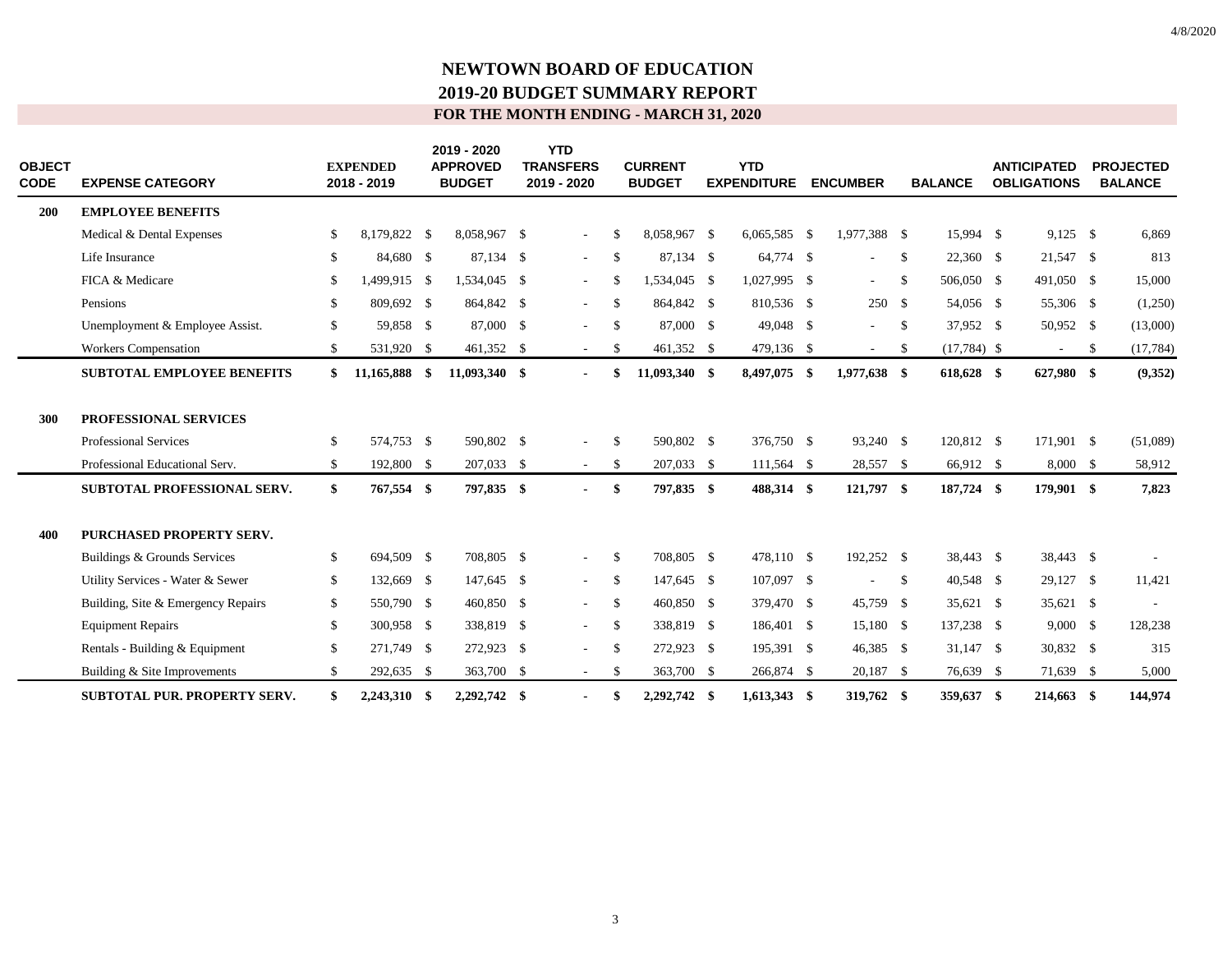| <b>OBJECT</b><br><b>CODE</b> | <b>EXPENSE CATEGORY</b>                  | <b>EXPENDED</b><br>2018 - 2019 | 2019 - 2020<br><b>APPROVED</b><br><b>BUDGET</b> | <b>YTD</b><br><b>TRANSFERS</b><br>2019 - 2020 |               | <b>CURRENT</b><br><b>BUDGET</b> | <b>YTD</b><br><b>EXPENDITURE</b> | <b>ENCUMBER</b> |               | <b>BALANCE</b>  | <b>ANTICIPATED</b><br><b>OBLIGATIONS</b> |               | <b>PROJECTED</b><br><b>BALANCE</b> |
|------------------------------|------------------------------------------|--------------------------------|-------------------------------------------------|-----------------------------------------------|---------------|---------------------------------|----------------------------------|-----------------|---------------|-----------------|------------------------------------------|---------------|------------------------------------|
| 500                          | <b>OTHER PURCHASED SERVICES</b>          |                                |                                                 |                                               |               |                                 |                                  |                 |               |                 |                                          |               |                                    |
|                              | <b>Contracted Services</b>               | \$<br>619,306 \$               | 631.536 \$                                      | $\sim$                                        | <sup>\$</sup> | 631.536 \$                      | 467.910 \$                       | 65.361 \$       |               | 98,265 \$       | 56,000 \$                                |               | 42,265                             |
|                              | <b>Transportation Services</b>           | \$<br>$,180,892$ \$            | 4,323,600 \$                                    | $\sim$                                        | \$            | 4,323,600 \$                    | 2,911,411 \$                     | 995,055 \$      |               | $417,135$ \$    | 237,135 \$                               |               | 180,000                            |
|                              | Insurance - Property & Liability         | \$<br>400,457 \$               | 407,947 \$                                      | $\sim$                                        | \$            | 407,947 \$                      | 378,481 \$                       |                 | $\mathbb{S}$  | 29,466 \$       | ÷,                                       | -S            | 29,466                             |
|                              | Communications                           | \$<br>140,237 \$               | 160,926 \$                                      | $\sim$                                        | -S            | 160,926 \$                      | 103,811 \$                       | 24,469 \$       |               | 32,646 \$       | ٠                                        | <sup>\$</sup> | 32,646                             |
|                              | <b>Printing Services</b>                 | \$<br>32,114 \$                | 33,057 \$                                       | $\sim$                                        | -\$           | 33,057 \$                       | 13,439 \$                        | $13,152$ \$     |               | $6,467$ \$      | ٠                                        | <sup>\$</sup> | 6,467                              |
|                              | Tuition - Out of District                | \$<br>3,330,730 \$             | 3,328,479 \$                                    | 100,000 \$                                    |               | 3,428,479 \$                    | 2,368,412 \$                     | $1,600,194$ \$  |               | $(540, 127)$ \$ | $(358,519)$ \$                           |               | (181, 608)                         |
|                              | Student Travel & Staff Mileage           | \$<br>197,866 \$               | 226,334 \$                                      | $\sim$                                        | -S            | 226,334 \$                      | 147,046 \$                       | 42,488 \$       |               | 36,800 \$       | 11,000 \$                                |               | 25,800                             |
|                              | <b>SUBTOTAL OTHER PURCHASED SERV. \$</b> | 8,901,602 \$                   | 9,111,879 \$                                    | 100,000 \$                                    |               | 9,211,879 \$                    | 6,390,509 \$                     | 2,740,719 \$    |               | 80,651 \$       | $(54,384)$ \$                            |               | 135,035                            |
| 600                          | <b>SUPPLIES</b>                          |                                |                                                 |                                               |               |                                 |                                  |                 |               |                 |                                          |               |                                    |
|                              | Instructional & Library Supplies         | \$<br>885,366 \$               | 819,252 \$                                      | $\sim$                                        | -S            | 819,252 \$                      | 573,683 \$                       | 81,549 \$       |               | 164,021 \$      | 80,000 \$                                |               | 84,021                             |
|                              | Software, Medical & Office Supplies      | \$<br>189,356 \$               | 216,843 \$                                      | $\sim$                                        | \$            | 216,843 \$                      | $112,610$ \$                     | 67,502 \$       |               | 36,731 \$       | 20,000 \$                                |               | 16,731                             |
|                              | <b>Plant Supplies</b>                    | \$<br>366,651 \$               | 375,000 \$                                      | $\sim$                                        | -S            | 375,000 \$                      | 260,926 \$                       | 43,285 \$       |               | 70,790 \$       | 45,000 \$                                |               | 25,790                             |
|                              | Electric                                 | \$<br>433,462 \$               | 1,384,117 \$                                    | $\sim$                                        | -\$           | 1,384,117 \$                    | 830,159 \$                       | $\sim$          | $\mathcal{S}$ | 553,958 \$      | 346,658 \$                               |               | 207,300                            |
|                              | Propane & Natural Gas                    | \$<br>426,559 \$               | 434,914 \$                                      | $\sim$                                        | -S            | 434,914 \$                      | 249,269 \$                       | $\sim$          | \$            | 185,645 \$      | 91,145 \$                                |               | 94,500                             |
|                              | Fuel Oil                                 | \$<br>97,798 \$                | 81,000 \$                                       | $\sim$                                        | -S            | 81,000 \$                       | 48,580 \$                        | $\sim$          | <sup>S</sup>  | 32,420 \$       | 32,420 \$                                |               |                                    |
|                              | Fuel for Vehicles & Equip.               | \$<br>246,113 \$               | 203,992 \$                                      | $\sim$                                        | -S            | 203,992 \$                      | 112,695 \$                       | ÷               | -S            | 91,297 \$       | 56,297 \$                                |               | 35,000                             |
|                              | Textbooks                                | \$<br>139,133 \$               | 156,214 \$                                      |                                               | -S            | 156,214 \$                      | $103,761$ \$                     | $14,148$ \$     |               | 38,305 \$       | 38,305 \$                                |               |                                    |
|                              | <b>SUBTOTAL SUPPLIES</b>                 | \$<br>3,784,438 \$             | 3,671,332 \$                                    |                                               | -S            | 3,671,332 \$                    | 2,291,682 \$                     | 206,483         | -\$           | $1,173,167$ \$  | 709,826 \$                               |               | 463,341                            |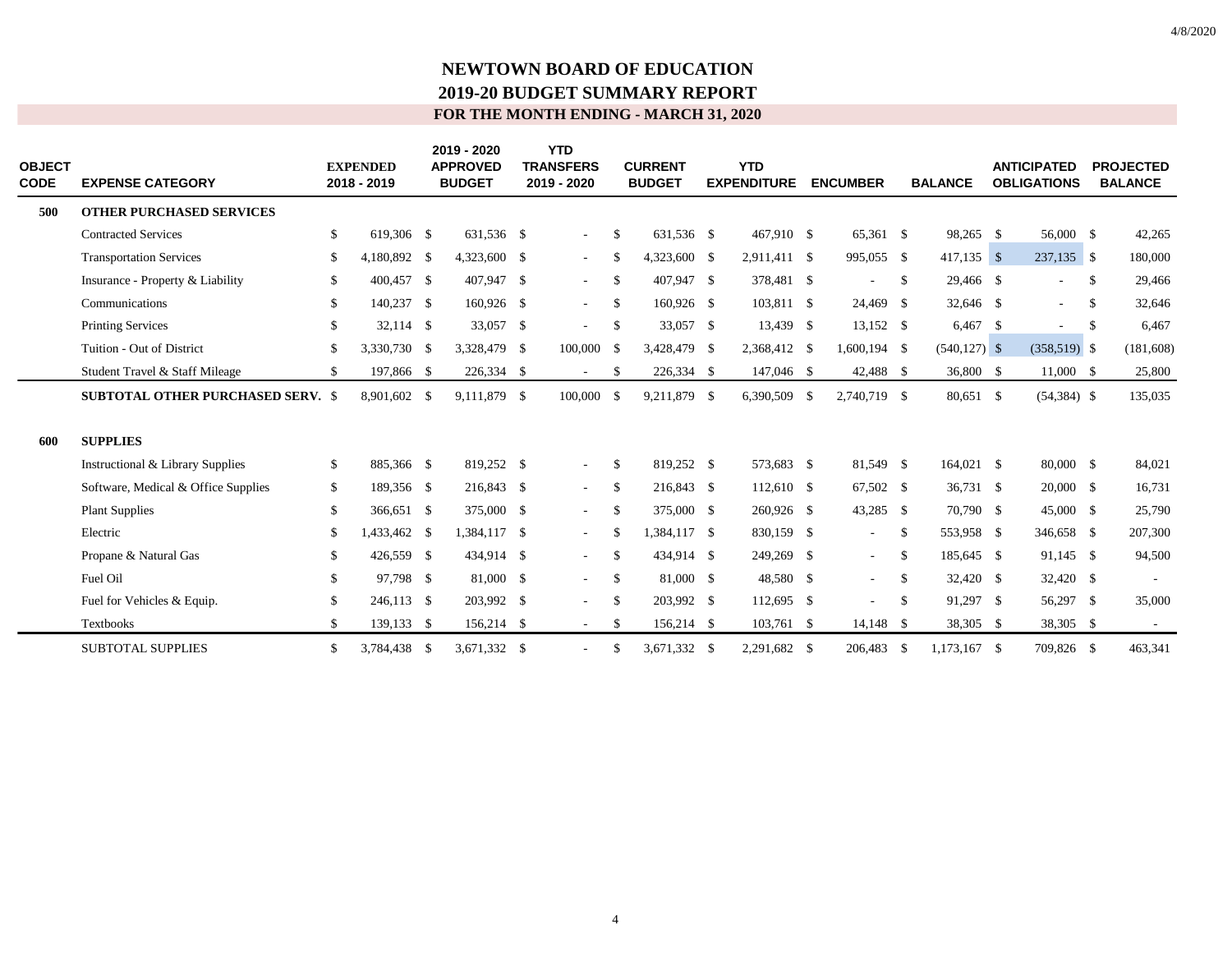| <b>OBJECT</b><br><b>CODE</b> | <b>EXPENSE CATEGORY</b>       |              | <b>EXPENDED</b><br>2018 - 2019 |      | 2019 - 2020<br><b>APPROVED</b><br><b>BUDGET</b> |     | <b>YTD</b><br><b>TRANSFERS</b><br>2019 - 2020 |               | <b>CURRENT</b><br><b>BUDGET</b> |      | <b>YTD</b><br><b>EXPENDITURE</b> |               | <b>ENCUMBER</b>          |              | <b>BALANCE</b> |               | <b>ANTICIPATED</b><br><b>OBLIGATIONS</b> |               | <b>PROJECTED</b><br><b>BALANCE</b> |
|------------------------------|-------------------------------|--------------|--------------------------------|------|-------------------------------------------------|-----|-----------------------------------------------|---------------|---------------------------------|------|----------------------------------|---------------|--------------------------|--------------|----------------|---------------|------------------------------------------|---------------|------------------------------------|
| 700                          | <b>PROPERTY</b>               |              |                                |      |                                                 |     |                                               |               |                                 |      |                                  |               |                          |              |                |               |                                          |               |                                    |
|                              | Capital Improvements (Sewers) | \$           | $\sim$                         | \$   | $\sim$                                          | -\$ | $\sim$ 10 $\pm$                               | -\$           | $\sim$ 100 $\mu$                | - \$ |                                  | <sup>\$</sup> | $\overline{\phantom{a}}$ | $\mathbb{S}$ |                | <sup>\$</sup> | $\sim$                                   | $\mathbb{S}$  |                                    |
|                              | <b>Technology Equipment</b>   | \$           | 576,182 \$                     |      | 550,000 \$                                      |     | $\sim$                                        | S.            | 550,000 \$                      |      | 350,721 \$                       |               | 186,313 \$               |              | $12,966$ \$    |               | 12,966 \$                                |               | $\overline{\phantom{a}}$           |
|                              | Other Equipment               | \$.          | 180,624 \$                     |      | 207,572 \$                                      |     | $\sim$                                        | \$            | 207,572 \$                      |      | $49,047$ \$                      |               | 174,471 \$               |              | $(15,946)$ \$  |               | $5,000 \quad$ \$                         |               | (20, 946)                          |
|                              | <b>SUBTOTAL PROPERTY</b>      | $\mathbb{S}$ | 756,806 \$                     |      | 757,572 \$                                      |     | $\sim$                                        | <sup>\$</sup> | 757,572 \$                      |      | 399,768 \$                       |               | 360,784 \$               |              | $(2,980)$ \$   |               | 17,966 \$                                |               | (20, 946)                          |
| 800                          | <b>MISCELLANEOUS</b>          |              |                                |      |                                                 |     |                                               |               |                                 |      |                                  |               |                          |              |                |               |                                          |               |                                    |
|                              | <b>Memberships</b>            | \$.          | 62,869                         | - \$ | 74,395 \$                                       |     | $\sim$                                        | <sup>\$</sup> | 74,395 \$                       |      | 58,612 \$                        |               | $5,030$ \$               |              | $10,753$ \$    |               | $2,500$ \$                               |               | 8,253                              |
|                              | <b>SUBTOTAL MISCELLANEOUS</b> | \$           | $62,869$ \$                    |      | 74,395 \$                                       |     | $\sim$                                        | -\$           | 74,395 \$                       |      | 58,612 \$                        |               | $5,030$ \$               |              | $10,753$ \$    |               | $2,500$ \$                               |               | 8,253                              |
| 910                          | <b>SPECIAL ED CONTINGENCY</b> |              |                                | \$   | $100,000$ \$                                    |     | $(100,000)$ \$                                |               | $-$ \$                          |      | $\blacksquare$                   | -\$           | $\sim$                   | -\$          | $\blacksquare$ | \$            | $\sim$                                   | $\mathcal{S}$ |                                    |
|                              | <b>TOTAL LOCAL BUDGET</b>     |              | 75,725,459                     | -S   | 78,104,410 \$                                   |     |                                               |               | 78,104,410                      |      | 52,225,813                       | - 55          | 22,572,401               | - \$         | 3,306,195      | - \$          | 2,073,390 \$                             |               | 1,232,805                          |

| <b>BOARD OF EDUCATION FEES &amp; CHARGES - SERVICES</b> | <b>REVENUES</b> | 2019-20<br><b>APPROVED</b><br><b>BUDGET</b> | <b>RECEIVED</b> | <b>BALANCE</b> | $\frac{0}{0}$<br><b>RECEIVED</b> |
|---------------------------------------------------------|-----------------|---------------------------------------------|-----------------|----------------|----------------------------------|
| <b>LOCAL TUITION</b>                                    |                 | \$38,950                                    | \$28,910        | \$10,040       | 74.22%                           |
| HIGH SCHOOL FEES FOR PARKING PERMITS                    |                 | \$20,000                                    | \$20,000        | \$0            | 100.00%                          |
| <b>MISCELLANEOUS FEES</b>                               |                 | \$5,000                                     | \$3,446         | \$1,554        | 68.91%                           |
| TOTAL SCHOOL GENERATED FEES                             |                 | \$63,950                                    | \$52,356        | \$11,594       | 81.87%                           |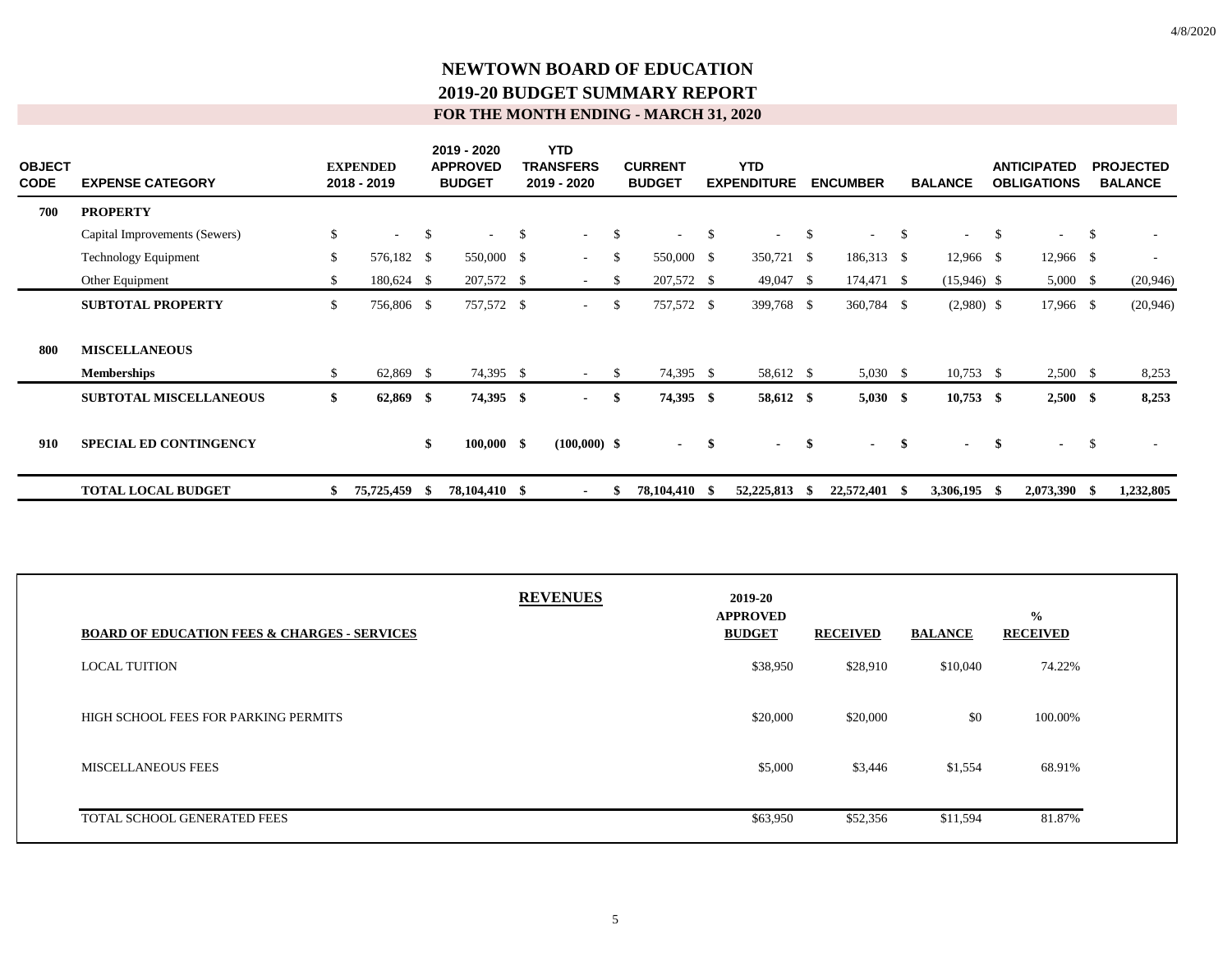#### NEWTOWN BOARD OF EDUCATION

# BUDGET SUMMARY REPORT

"FOR THE MONTH ENDING - MARCH 31, 2020"

#### **OFFSETTING REVENUE INCLUDED IN ANTICIPATED OBLIGATIONS**

|            | <b>OBJECT EXPENSE CATEGORY</b>                                |                    | <b>BUDGETED</b>                  |                    | <b>CURRENT BUDGET</b> | <b>1st ESTIMATE</b> |                                | <b>STATE ESTIMATE - 13-Jan</b> |               | <b>Feb RECEIVED</b> | <b>May ESTIMATED</b> |
|------------|---------------------------------------------------------------|--------------------|----------------------------------|--------------------|-----------------------|---------------------|--------------------------------|--------------------------------|---------------|---------------------|----------------------|
| 100        | <b>SALARIES</b>                                               |                    | $(54, 463)$ \$                   | $\mathbf{\hat{S}}$ | $(54, 463)$ \$        | $(34,983)$ \$       |                                | (34, 856)                      | \$            | $(26,140)$ \$       | (8,716)              |
| 200        | <b>EMPLOYEE BENEFITS</b>                                      | \$.                | - \$                             | -8                 |                       | \$                  | $\mathcal{S}$                  |                                | \$            | \$                  |                      |
| 300        | PROFESSIONAL SERVICES                                         | \$                 | $\mathcal{S}$<br>÷               |                    | $\mathcal{S}$         |                     | $\mathbf{\hat{S}}$             |                                | \$            | $\mathbb{S}$        |                      |
| 400        | PURCHASED PROPERTY SERV.                                      | -S                 | - \$<br>$\overline{\phantom{a}}$ |                    |                       | -\$                 | -\$                            |                                | \$            | - \$                |                      |
| 500        | <b>OTHER PURCHASED SERVICES</b>                               | <sup>\$</sup>      | $(1,467,089)$ \$                 |                    | $(1,467,089)$ \$      | (1,850,850)         | \$                             | (1,844,127)                    | \$            | $(1,383,001)$ \$    | (461, 126)           |
| 600        | <b>SUPPLIES</b>                                               | \$                 | - \$                             |                    |                       | $\mathbb{S}$        | $\mathbf{\$}$                  |                                | \$            | $\mathcal{S}$       |                      |
| 700        | <b>PROPERTY</b>                                               | \$                 | $\mathcal{S}$                    |                    |                       | \$                  | - \$                           |                                | -S            | $\mathbb{S}$        |                      |
| 800        | <b>MISCELLANEOUS</b>                                          | $\mathbf{\hat{S}}$ |                                  | $\mathbf{\hat{S}}$ | $\sim$                | -S                  | $\mathbf{\hat{S}}$             |                                | $\mathcal{S}$ | - \$<br>$\sim$      |                      |
|            | TOTAL GENERAL FUND BUDGET                                     | \$                 | $(1,521,552)$ \$                 | $\mathbb{S}$       | $(1,521,552)$ \$      | $(1,885,833)$ \$    |                                | (1,878,983)                    | \$            | $(1,409,141)$ \$    | (469, 842)           |
| 100        | <b>SALARIES</b>                                               |                    |                                  |                    |                       |                     |                                |                                |               |                     |                      |
|            | <b>Administrative Salaries</b>                                | <sup>\$</sup>      |                                  | $\mathbb{S}$       |                       |                     | \$                             |                                |               |                     |                      |
|            | Teachers & Specialists Salaries                               |                    |                                  | $\mathcal{S}$      |                       |                     | \$                             |                                |               |                     |                      |
|            | Early Retirement<br>Continuing Ed./Summer School              |                    |                                  |                    |                       |                     | $\mathcal{S}$<br>$\mathcal{S}$ |                                |               |                     |                      |
|            | Homebound & Tutors Salaries                                   |                    |                                  |                    |                       |                     | $\mathcal{S}$                  |                                |               |                     |                      |
|            | <b>Certified Substitutes</b>                                  |                    |                                  |                    |                       |                     |                                |                                |               |                     |                      |
|            | Coaching/Activities                                           |                    |                                  |                    |                       |                     | $\mathcal{S}$                  |                                |               |                     |                      |
|            | Staff & Program Development                                   | \$                 |                                  | $\mathcal{S}$      |                       |                     | $\mathcal{S}$                  |                                |               |                     |                      |
|            | <b>CERTIFIED SALARIES</b>                                     | \$                 | - \$<br>$\sim$                   | $\mathbb{S}$       | -\$<br>$\sim$         |                     | $\mathcal{S}$                  |                                | \$            | $-5$                |                      |
|            | Supervisors/Technology Salaries                               | \$                 | ÷                                | \$                 |                       |                     | -\$                            |                                |               |                     |                      |
|            | Clerical & Secretarial salaries                               | \$.                |                                  | $\mathcal{S}$      |                       |                     | $\mathcal{S}$                  |                                |               |                     |                      |
|            | <b>Educational Assistants</b>                                 |                    | (5,386)                          | -\$                | $(5,386)$ \$          |                     | $\mathcal{S}$                  |                                |               | \$                  |                      |
|            | Nurses & Medical advisors                                     |                    |                                  |                    |                       |                     | -\$                            |                                |               |                     |                      |
|            | Custodial & Maint Salaries                                    |                    |                                  |                    |                       |                     |                                |                                |               |                     |                      |
|            | Non Certified Salary Adjustment                               |                    |                                  |                    |                       |                     | - \$                           |                                |               |                     |                      |
|            | Career/Job salaries                                           |                    |                                  |                    |                       |                     |                                |                                |               |                     |                      |
|            | <b>Special Education Svcs Salaries</b>                        |                    | (49,077)                         |                    | $(49,077)$ \$         | (34,983)            | $\mathcal{S}$                  | (34, 856)                      | $\mathbf{s}$  | $(26,140)$ \$       | (8,716)              |
|            | Attendance & Security Salaries                                |                    |                                  |                    |                       |                     | $\mathbf{\$}$                  |                                |               |                     |                      |
|            | Extra Work - Non-Cert                                         |                    |                                  |                    |                       |                     |                                |                                |               |                     |                      |
|            | Custodial & Maint. Overtime<br>Civic activities/Park & Rec    |                    |                                  | S.                 |                       |                     |                                |                                |               |                     |                      |
|            | NON-CERTIFIED SALARIES                                        | $\mathbb{S}$       | $(54, 463)$ \$                   | $\mathbb{S}$       | $(54, 463)$ \$        | (34,983)            | $\mathcal{S}$                  | (34, 856)                      | $\mathbb{S}$  | $(26,140)$ \$       |                      |
|            | <b>SUBTOTAL SALARIES</b>                                      | $\mathbf{s}$       | $(54, 463)$ \$                   | $\mathbf{s}$       | $(54, 463)$ \$        | $(34,983)$ \$       |                                | (34, 856)                      | \$            | $(26,140)$ \$       | (8, 716)<br>(8,716)  |
| <b>200</b> | <b>EMPLOYEE BENEFITS</b><br><b>SUBTOTAL EMPLOYEE BENEFITS</b> | \$                 | $-$ \$                           | $-$ \$             | - \$                  |                     | - 8                            | $\blacksquare$                 | \$            | $-$ \$              |                      |

 $\mathbf{r}$